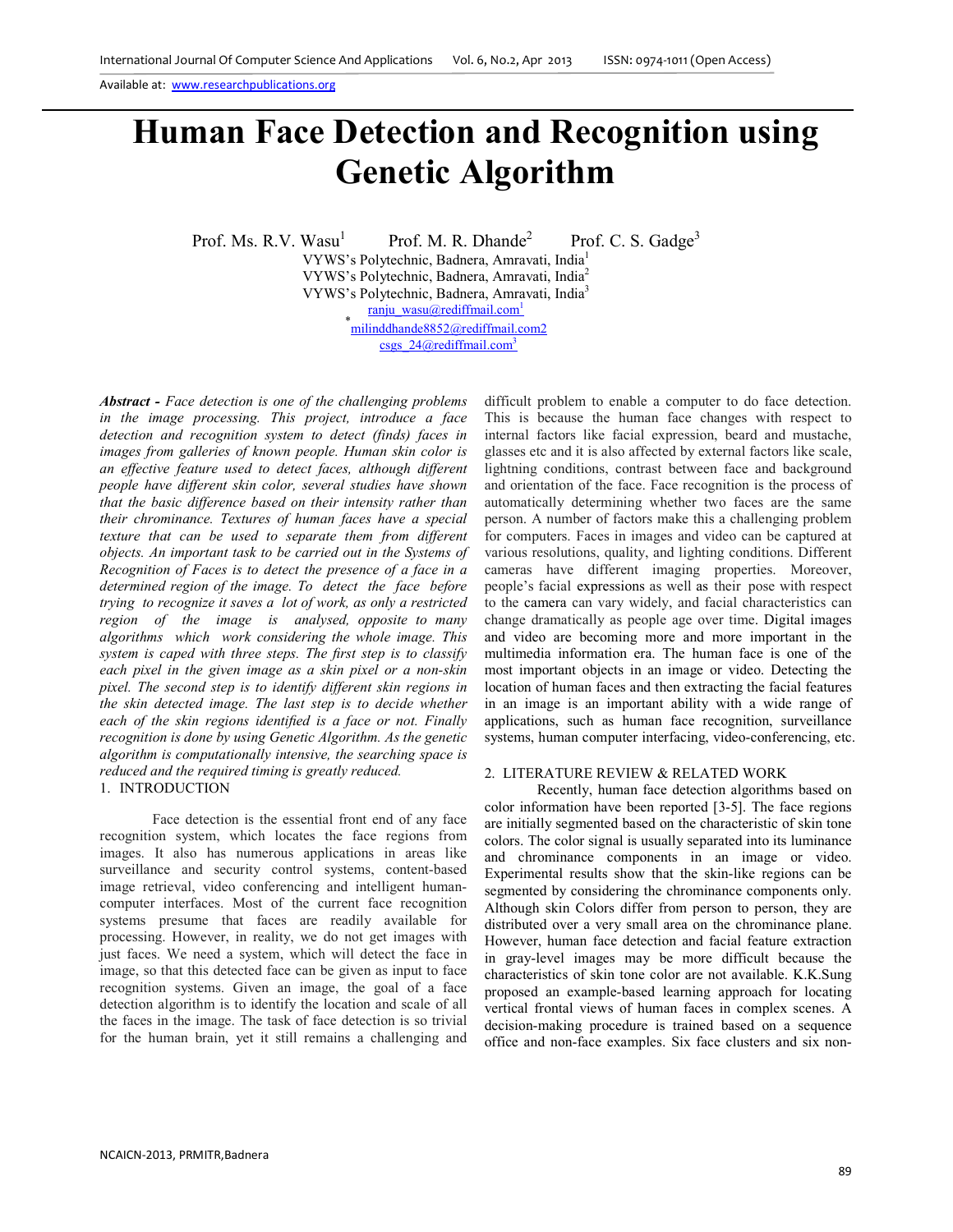#### Available at: www.researchpublications.org

face clusters are obtained according to 4150 normalized frontal face patterns. The face regions are located by matching the window patterns at different image locations and scales against the distribution-base face model.T.S.Huang proposed a hierarchical knowledge-based method consisting of three levels for detecting the face region and then locating facial component in an unknown picture. Images of different resolutions are used in the two higher levels. Two sets of rules based on the characteristics of a human face region are applied to the images. At third level, the edge of facial components is extracted for the verification of face candidates. However, the computational requirements of these methods may be too high for some applications, which may be unable to detect and locate a tilted human face reliably. Extraction of facial features by evaluating the topographic gray-level relief has been introduced [3, 8, 9]. Since the intensity is low for the facial components, the position of the facial features can be determined by checking the mean gray-level in each row and then in each column. In [9-11] facial feature detection based on the geometrical face model was proposed. The model is constructed based on the relationships among facial organs such as nose, eyes, and mouth. However, these methods can work properly only under well-lit conditions. Therefore, the pre-processing step for reducing the lighting effect is very important for the methods. In previous work [12,13], possible face candidates in a gray-level image with a complex background were identified by means of valley features on the human eyes.

#### 3. ANALYSYS OF PROBLEM

 Problems of face detection and facial feature extraction In fact, detecting human faces and extracting the facial features in an image is a challenging process. It is very difficult to locate the positions of faces in an image accurately. There are several variables that alert the detection performance, including wearing of glasses, deferent skin coloring, gender, facial hair, and facial expressions.

 Furthermore, the human face is a three-dimensional (3-D) object, and might be under a distorted perspective and uneven illumination. As a result, a true face may not be detected. Moreover, facial feature extraction is a timeconsuming process due to the lack of constraint on the number, location, size, and orientation of faces in an image or a video scene.

## 4. PROPOSED WORK AND OBJECTIVE **Objectives:**

- 1. To enhance the image quality.
- 2. To detect the face from the input image with accuracy.
- 3. To recognize the face with precision.

## **Proposed Work:**

- The entire propose work has divided into two modules
- 1. Face Detection
- 2. Face Recognition

## **1) Face Detection**

**a.** First we consider a color image as an input for a system. Here we are concentrating on color image because; we require a color skin region of a human face.

**b**. .After receiving a color image there is a need to detect a skin region by following color patterns.

c.If the skin region of a human face is detected and accepted properly, then first we will load the features images which are available in database and then secondly, locate various features in skin area.

d. At last, we present the output in the form of "Face regions with features".

e.If skin region is not present in the image, then we discard this image and no further processing is done.

# **2) Face Recognition**

a.Load detected image as input to the face recognition system. b.Train artificial neural network using Genetic algorithm.

c.Load trained file.

d.Test Input image using Artificial Neural Network .

Fig.1 represents the method for face detection .



 **Figure1 :-Proposed Method for Face Detection** 

#### 5. CONCLUSSION

This system is very useful for security such as access control, comparing surveillance images to know terrorists, legislature i.e. identify of voter prior to vote, Banking minimize fraud by verifying identity of person.

6. REFERENCES

[1] K.-M. Lam, H. Yan, An analytic-to-holistic approach for face recognition based on a single frontal view, IEEE Trans. Pattern Anal. Mach. Intell. 20 (1998) 673-686.

[2] L. Zhang, Automatic adaptation of a face model using action units for semantic coding of videophone sequences,

IEEE Trans. Circuits Systems Video Technol. 8 (6) (1998)781-795.

[3] K. Sobottka, I. Pitas, A novel method for automatic face segmentation, facial feature extraction and tracking, Signal Process. Image Commun. 12 (1998) 263-281.